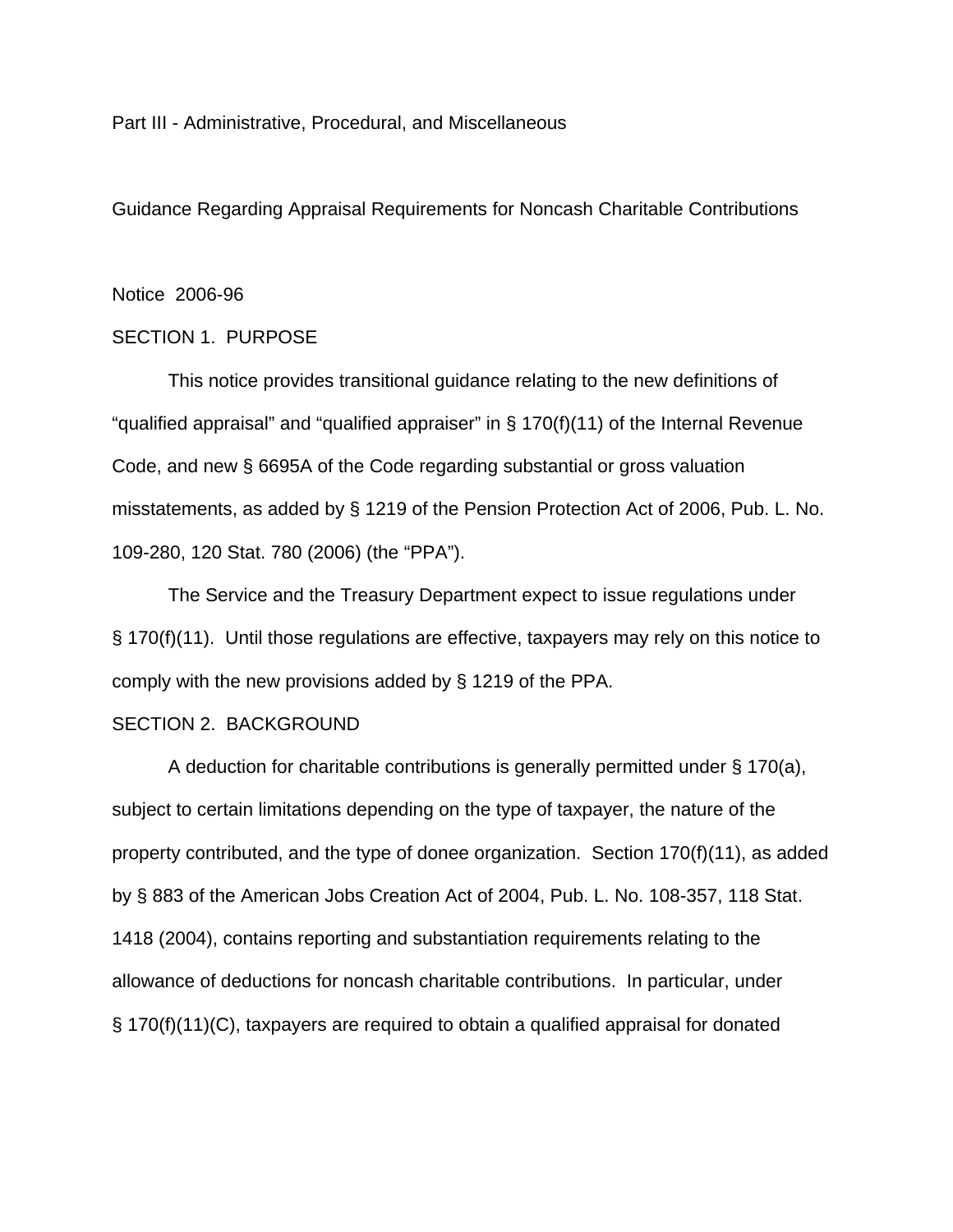property for which a deduction of more than \$5,000 is claimed. Under § 170(f)(11)(D), in certain cases the qualified appraisal must be attached to the tax return. For appraisals prepared with respect to returns filed on or before August 17, 2006, existing Treasury Regulations provide a definition of the terms "qualified appraisal" and "qualified appraiser" for purposes of § 170(f)(11).

Section 1219 of the PPA amends § 170(f)(11)(E) and provides statutory definitions of a qualified appraisal and qualified appraiser for appraisals prepared with respect to returns filed after August 17, 2006.

Section 170(f)(11)(E)(i) provides that the term "qualified appraisal" means an appraisal that is (1) treated as a qualified appraisal under regulations or other guidance prescribed by the Secretary, and (2) conducted by a qualified appraiser in accordance with generally accepted appraisal standards and any regulations or other guidance prescribed by the Secretary.

Section 170(f)(11)(E)(ii) provides that the term "qualified appraiser" means an individual who (1) has earned an appraisal designation from a recognized professional appraiser organization or has otherwise met minimum education and experience requirements set forth in regulations prescribed by the Secretary, (2) regularly performs appraisals for which the individual receives compensation, and (3) meets such other requirements as may be prescribed by the Secretary in regulations or other guidance. Section  $170(f)(11)(E)(iii)$  further provides that an individual will not be treated as a qualified appraiser unless that individual (1) demonstrates verifiable education and experience in valuing the type of property subject to the appraisal, and (2) has not been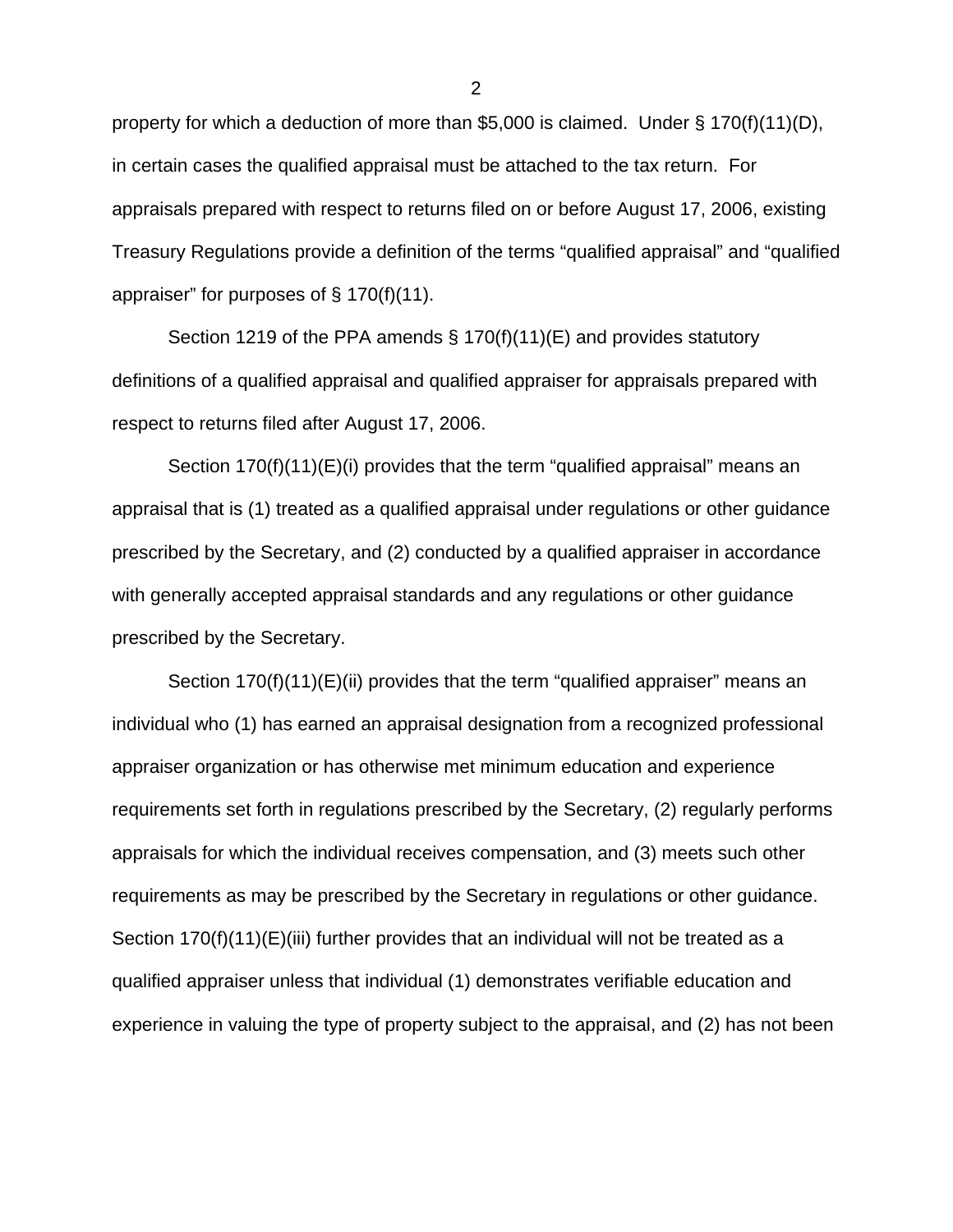prohibited from practicing before the Internal Revenue Service by the Secretary under § 330(c) of Title 31 of the United States Code at any time during the 3-year period ending on the date of the appraisal.

Section 1219 of the PPA also adds a new penalty provision. If the claimed value of property based on an appraisal results in a substantial or gross valuation misstatement under § 6662, a penalty is imposed by new § 6695A on any person who prepared the appraisal and who knew, or reasonably should have known, the appraisal would be used in connection with a return or claim for refund.

#### SECTION 3. TRANSITIONAL GUIDANCE

#### .01 *In general*

 The Service and the Treasury Department expect to issue regulations under § 170(f)(11), as amended by the PPA. The terms in section 3 of this notice apply to contributions of property (other than readily valued property within the meaning of § 170(f)(11)(A)(ii)(I)) by individuals, partnerships, or corporations for which a deduction of more than \$5,000 is claimed on returns filed after August 17, 2006, and before the effective date of the regulations that the Service and the Treasury Department expect to issue. Until regulations are effective under § 170(f)(11), as amended by the PPA, an appraisal that meets the requirements of this notice shall be treated as a qualified appraisal for purposes of  $\S$  170(f)(11). The determination of whether an appraiser is qualified under section 3.03 of this notice must be based on the appraiser's qualifications as of the date the appraisal is made.

## .02 *Transitional terms-qualified appraisal*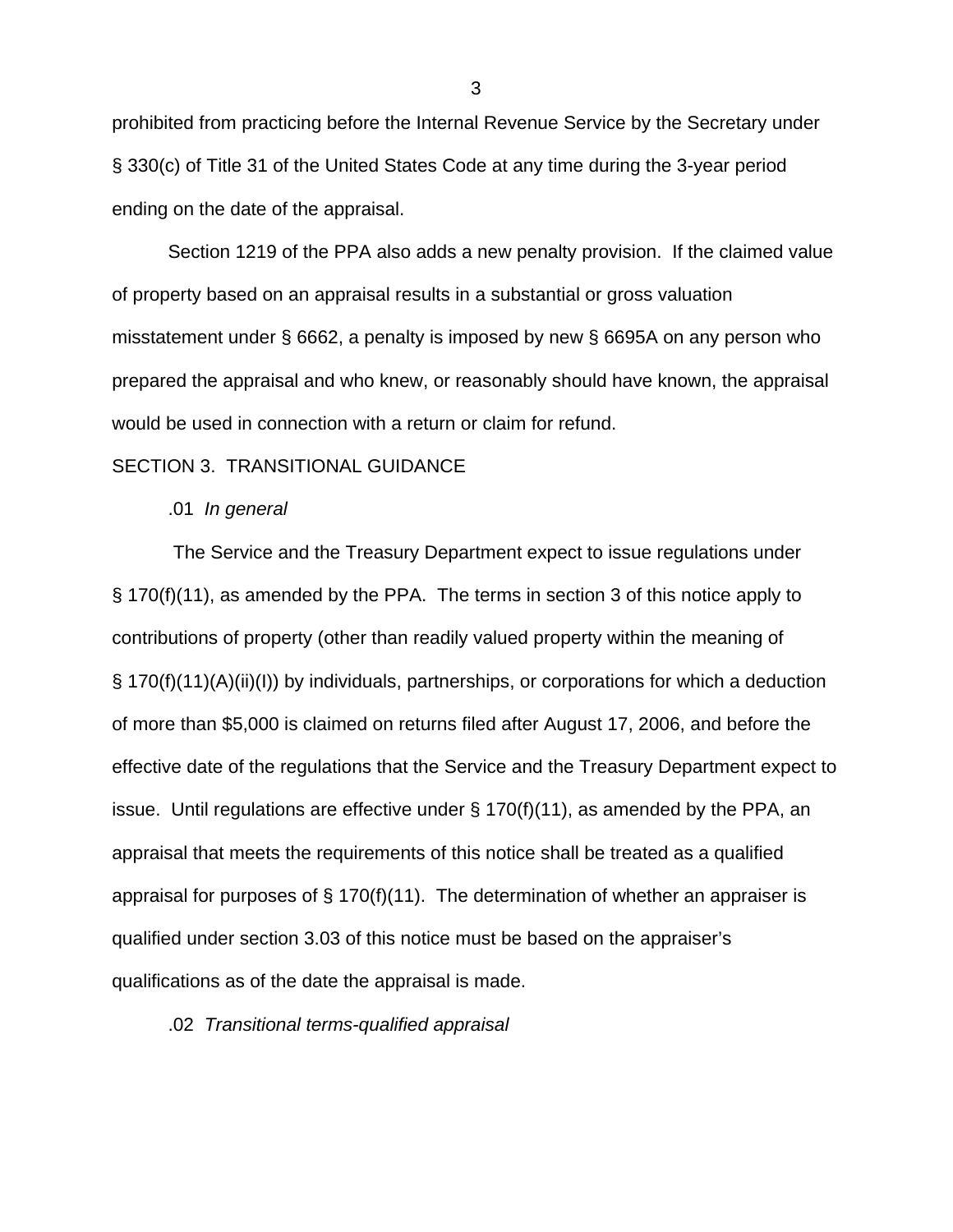(1) *Qualified appraisal.* An appraisal will be treated as a qualified appraisal within the meaning of § 170(f)(11)(E) if the appraisal complies with all of the requirements of  $\S$  1.170A-13(c) of the existing regulations (except to the extent the regulations are inconsistent with  $\S 170(f)(11)$ ), and is conducted by a qualified appraiser in accordance with generally accepted appraisal standards. See sections 3.02(2) and 3.03 of this notice.

(2) *Generally accepted appraisal standards.* An appraisal will be treated as having been conducted in accordance with generally accepted appraisal standards within the meaning of  $\S$  170(f)(11)(E)(i)(II) if, for example, the appraisal is consistent with the substance and principles of the Uniform Standards of Professional Appraisal Practice ("USPAP"), as developed by the Appraisal Standards Board of the Appraisal Foundation. Additional information is available at http://www.appraisalfoundation.org. .03 *Transitional terms – qualified appraiser* 

(1) *Appraisal designation.* An appraiser will be treated as having earned an appraisal designation from a recognized professional appraiser organization within the meaning of  $\S$  170(f)(11)(E)(ii)(I) if the appraisal designation is awarded on the basis of demonstrated competency in valuing the type of property for which the appraisal is performed.

(2) *Education and experience in valuing the type of property*. An appraiser will be treated as having demonstrated verifiable education and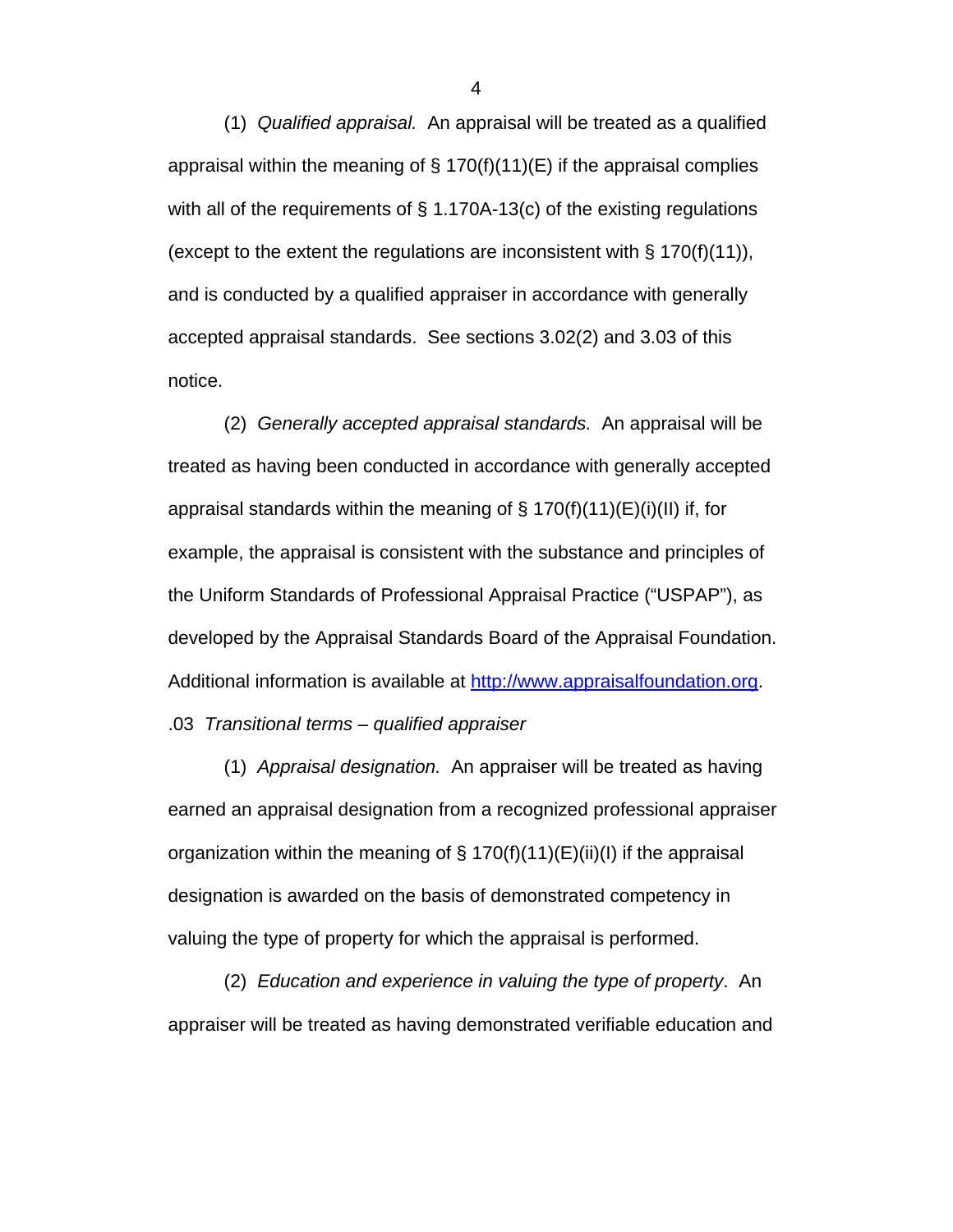experience in valuing the type of property subject to the appraisal within the meaning of § 170(f)(11)(E)(iii)(I) if the appraiser makes a declaration in the appraisal that, because of the appraiser's background, experience, education, and membership in professional associations, the appraiser is qualified to make appraisals of the type of property being valued. See also  $\S$  1.170A-13(c)(5).

(3) *Minimum education and experience.* An appraiser will be treated as having met minimum education and experience requirements within the meaning of  $\S$  170(f)(11)(E)(ii)(l) if –

(a) *For real property* 

(i) For returns filed on or before October 19, 2006, the appraiser is qualified as a "qualified appraiser" within the meaning of  $\S$  1.170A-13(c)(5) to make appraisals of the type of property being valued.

(ii) For returns filed after October 19, 2006, the appraiser is licensed or certified for the type of property being appraised in the state in which the appraised real property is located.

(b) *For property other than real property* –

(i) For returns filed on or before February 16, 2007, the appraiser is qualified as a "qualified appraiser" within the meaning of  $\S 1.170A-13(c)(5)$  to make appraisals of the type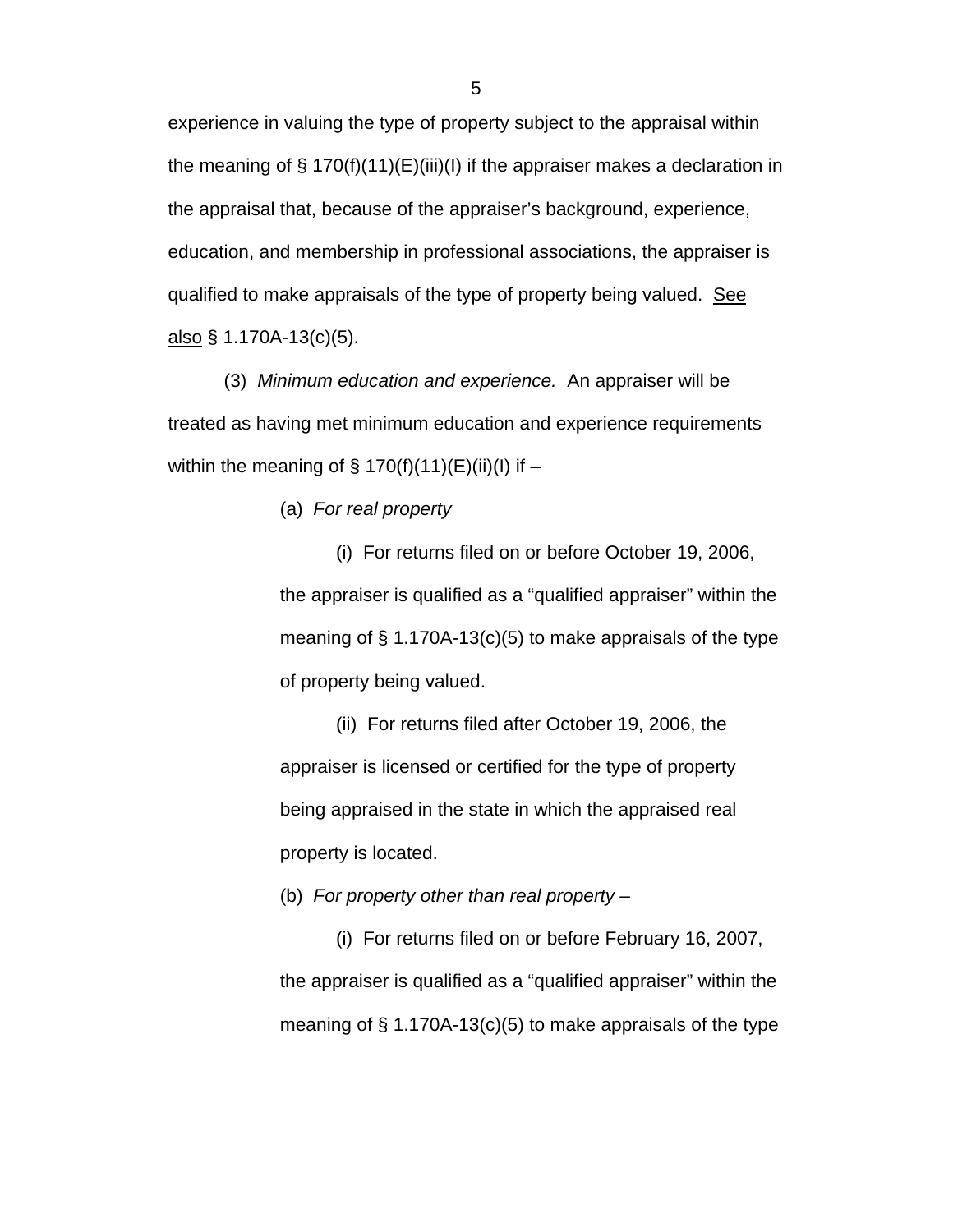of property being valued.

(ii) For returns filed after February 16, 2007, the appraiser has (A) successfully completed college or professional-level coursework that is relevant to the property being valued, (B) obtained at least two years of experience in the trade or business of buying, selling, or valuing the type of property being valued, and (C) fully described in the appraisal the appraiser's education and experience that qualify the appraiser to value the type of property being valued.

# .04 *Applicability of reporting and substantiation regulations*

(1) *In general* 

 The requirements of § 1.170A-13(c) of the existing regulations concerning qualified appraisals and qualified appraisers continue to apply to all taxpayers, including those to whom the transitional guidance in this section may apply, except to the extent the regulations are inconsistent with the provisions of  $\S$  170(f)(11). In particular, all taxpayers are required to comply with  $\S$ § 1.170A-13(c)(3), (c)(5), (c)(6) and (c)(7).

(2) *Revision to appraiser declaration*

 For returns filed after February 16, 2007, the declaration required under § 1.170A-13(c)(5)(i) must include an additional statement that the appraiser understands that a substantial or gross valuation misstatement resulting from an appraisal of the value of property that the appraiser knows, or reasonably should have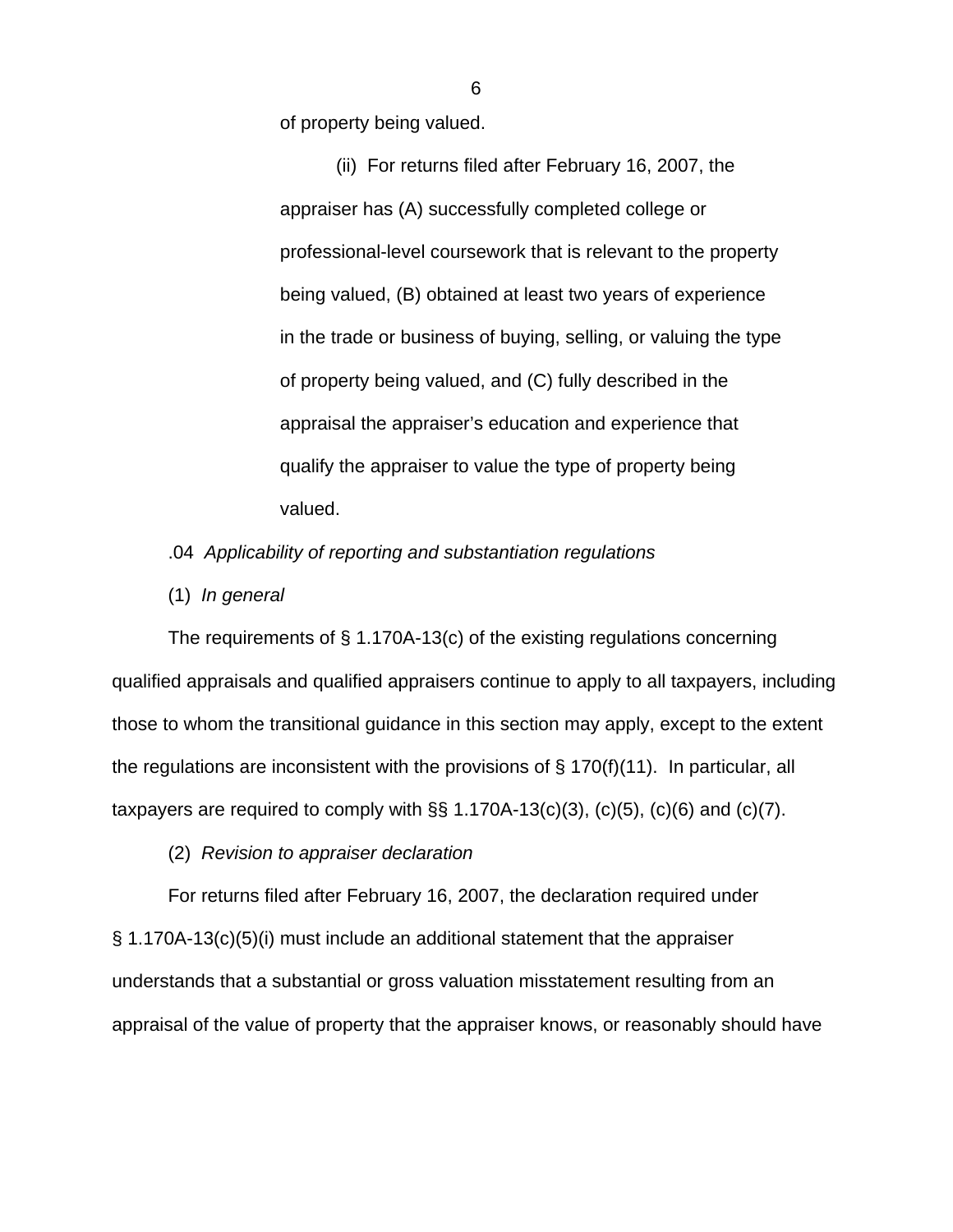known, would be used in connection with a return or claim for refund, may subject the appraiser to a civil penalty under  $\S$  6695A. See also  $\S$  1.170A-13(c)(3)(iii). SECTION 4. REQUEST FOR COMMENTS

The Service and the Treasury Department invite comments containing suggestions for future guidance under § 170(f)(11), including regulations. In particular, comments are requested concerning the definition of the following terms: (1) "generally accepted appraisal standards" in  $\S$  170(f)(11)(E)(i)(II); (2) "appraisal designation from a recognized professional appraisal organization" in § 170(f)(11)(E)(ii)(I); (3) "minimum education and experience requirements" in § 170(f)(11)(E)(ii)(I); and (4) "verifiable education and experience in valuing the type of property subject to the appraisal" in  $\S 170(f)(11)(E)(iii)(I)$ . Comments also are requested on the potential impact any guidance under  $\S$  170(f)(11) may have on small businesses. Comments should refer to Notice 2006-96 and be submitted by January 17, 2007, to:

Internal Revenue Service P.O. Box 7604 Ben Franklin Station Washington, D.C. 20044 Attn: CC:PA:LPD:PR Room 5203

Alternatively, comments may be submitted electronically via e-mail to the following address: Notice.Comments@irscounsel.treas.gov. All comments will be available for public inspection and copying.

# SECTION 5. PAPERWORK REDUCTION ACT

The collections of information in this notice have been reviewed and approved by